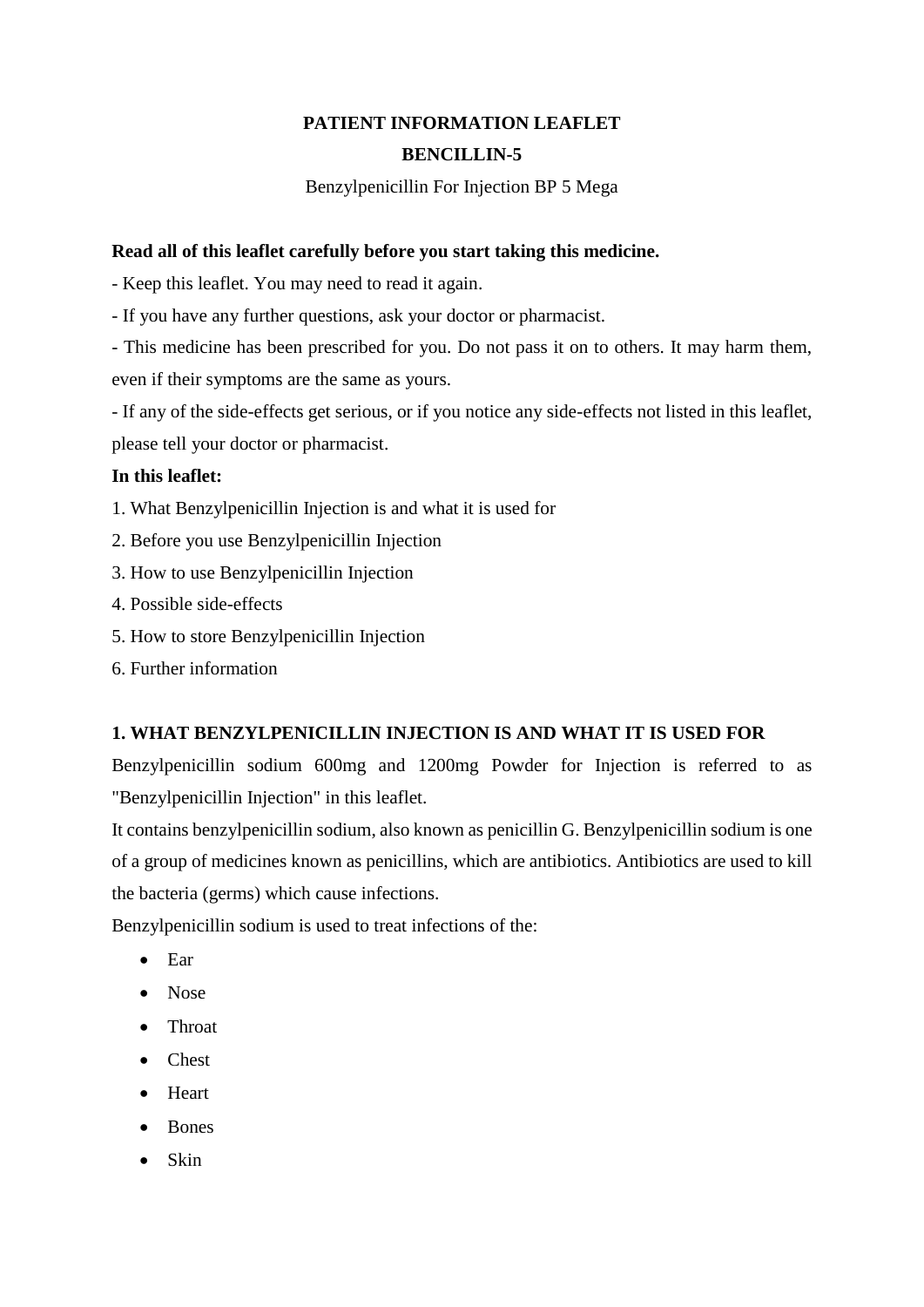It may also be used to treat:

- some sexually transmitted infections (gonorrhoea and syphilis)
- meningitis
- brain abscesses
- gangrene (decay and death of tissue due to lack of blood supply)
- blood infections
- anthrax (an infection from animals)
- tetanus
- diphtheria (acute infections/disease of the respiratory tract)
- listeria (a type of food poisoning)
- leptospirosis (an infection from animals)
- pasteurellosis (an infection following animal bites)
- severe Lyme disease (an infection from tick bites)
- actinomycosis (an infection caused by trauma/surgery)
- some infections caused by rat bites.

Benzylpenicillin sodium is also used for the prevention of infection in newborn babies (Specifically group B streptococcal infection).

### **2. BEFORE YOU USE BENZYLPENICILLIN INJECTION**

#### **Do not use Benzylpenicillin Injection if you:**

• are allergic (hypersensitive) to benzylpenicillin sodium, any other antibiotics (in particular other penicillins, cephalosporins or beta-lactams) or any of the other ingredients

#### **Take special care with Benzylpenicillin Injection if you:**

- suffer from other allergies, especially an allergy to medicines
- are pregnant, breast-feeding or think you could be pregnant
- have kidney problems
- have liver problems
- have any heart problems
- are diabetic.

#### **Using other medicines**

Please tell your doctor or pharmacist if you are taking or have recently taken any other medicines, including medicines obtained without a prescription.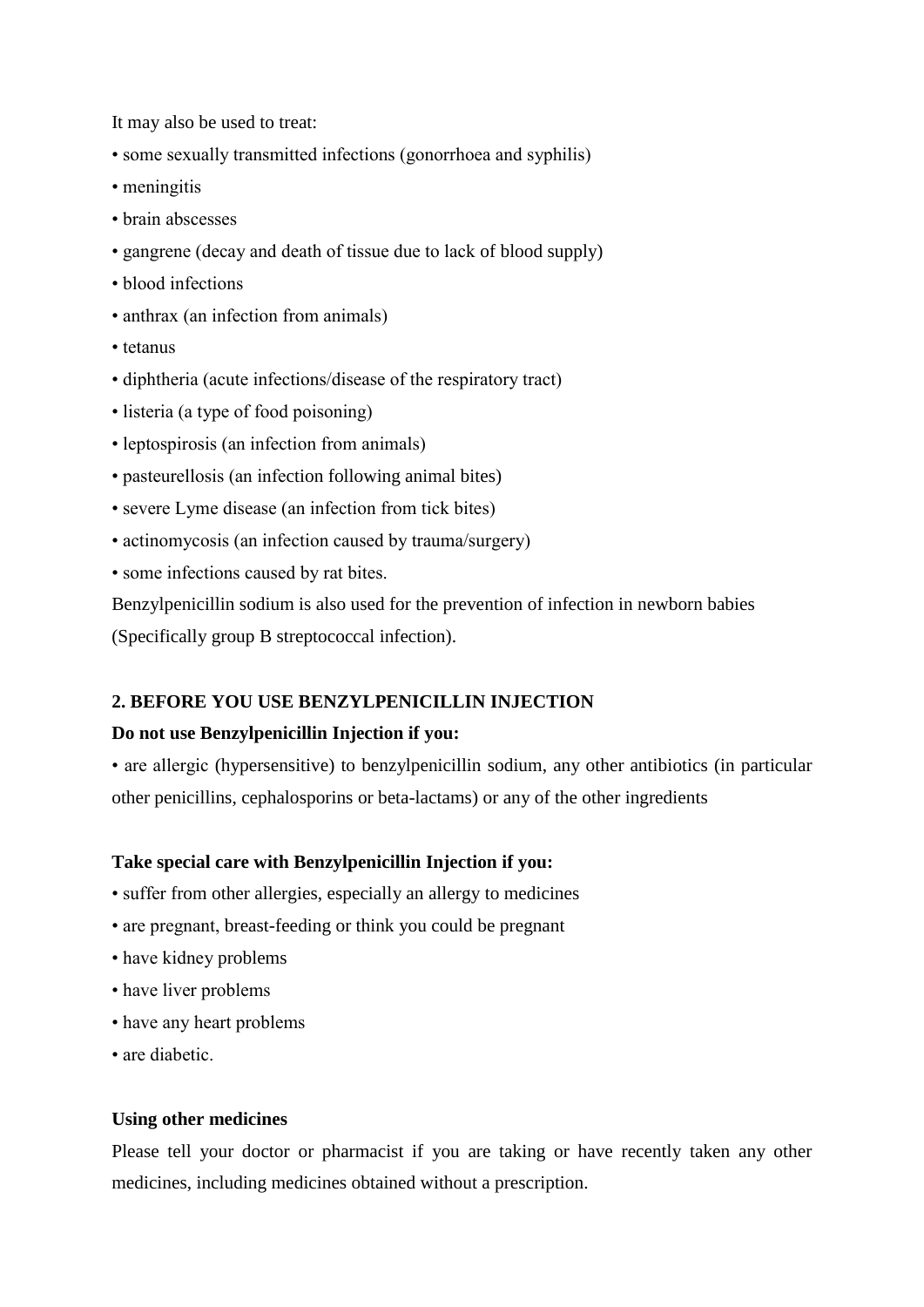Take care if you are taking any of the following medicines:

- oral contraceptives
- probenecid for the treatment of gout (inflammation of the joints, especially the big toe)
- methotrexate for the treatment of certain cancers
- allopurinol or sulfinpyrazone treatments for gout
- neomycin an antibiotic
- anti-coagulants medicines that prevent blood clots
- oral typhoid vaccine.

Probenecid may make the effects of Benzylpenicillin last for longer.

Benzylpenicillin can make it more likely to get side-effects from methotrexate and can sometimes make oral contraceptives less effective, resulting in unplanned pregnancy. Penicillins can interfere with the results of certain urine and blood tests.

Pregnancy and breast-feeding

Ask your doctor or pharmacist for advice before taking any medicine.

## **3. HOW TO USE BENZYLPENICILLIN INJECTION**

Your doctor will mix the benzylpenicillin sodium powder with an injection solution, which is usually water for injections or sodium chloride, before injecting it. (Sodium chloride injection will not be used if you have kidney or heart problems.)

Your medicine will be injected either intramuscularly (into the muscle) or intravenously (into a vein).

Repeated injections will be given at different sites. Infants and diabetics will normally receive Benzylpenicillin into a vein. It may also be used to treat:

- some sexually transmitted infections (gonorrhoea and syphilis)
- meningitis
- brain abscesses
- gangrene (decay and death of tissue due to lack of blood supply)
- blood infections
- anthrax (an infection from animals)
- tetanus
- diphtheria (acute infections/disease of the respiratory tract)
- listeria (a type of food poisoning)
- leptospirosis (an infection from animals)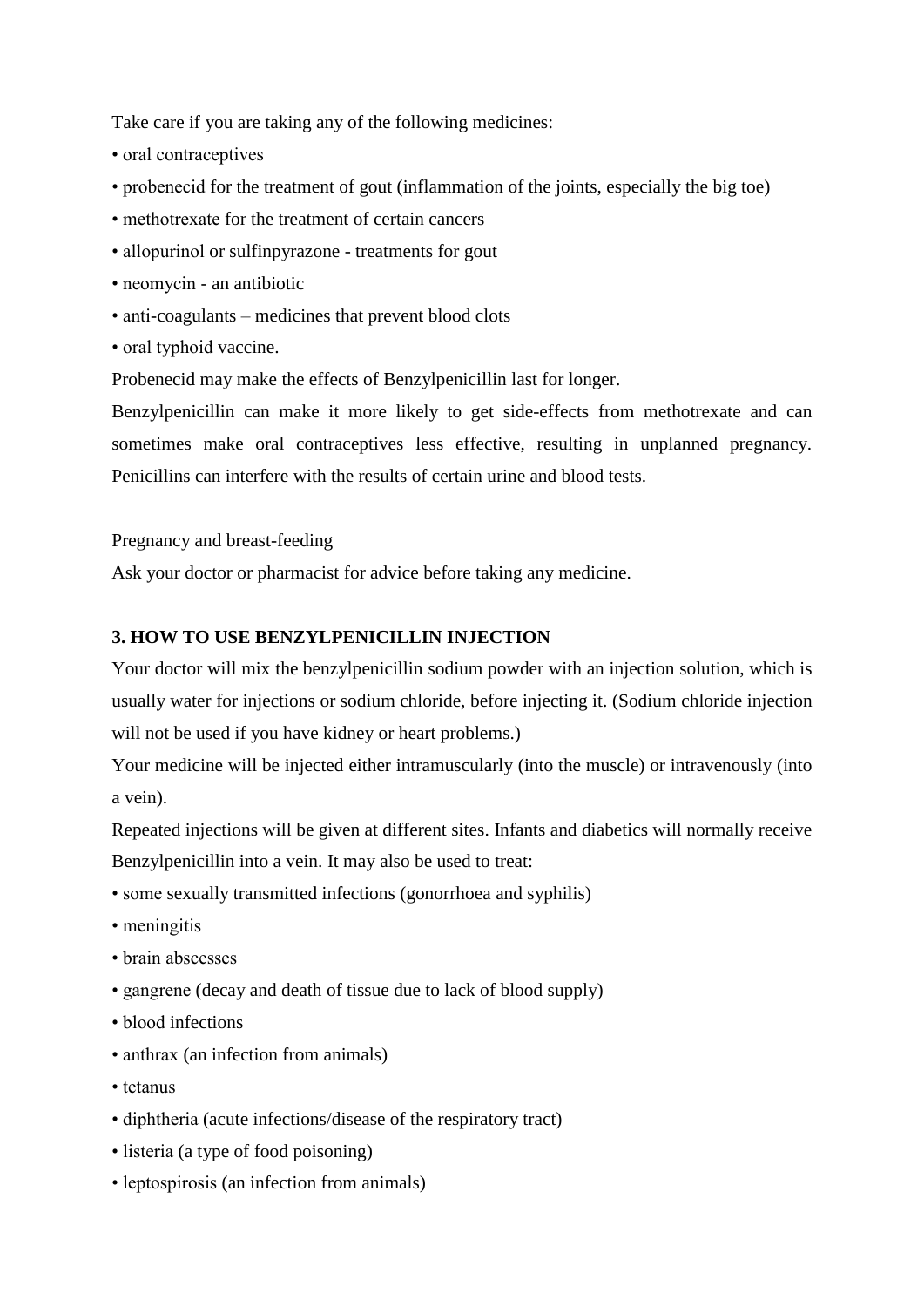- pasteurellosis (an infection following animal bites)
- severe Lyme disease (an infection from tick bites)
- actinomycosis (an infection caused by trauma/surgery)
- some infections caused by rat bit

#### **Adults**

The usual dose is 600mg to 3,600mg daily.

For severe infections such as meningitis and gangrene, higher daily doses of up to 14,400mg and 43,200mg respectively may be used.

#### Suspected Meningitis:

Benzylpenicillin is sometimes given as a single dose in cases of suspected meningitis. The usual dose is 1,200mg for adults and children over 10 years.

#### Meningitis:

The usual dose is 2,400mg every four hours for adults.

Prevention of infection during labour:

If Benzylpenicillin is administered during labour for the prevention of infection (specifically group B streptococcal infection) in newborn babies, 3,000mg of Benzylpenicillin should be given to the mother followed by 1,500mg every four hours until the baby is delivered.

#### **Adults with kidney problems**

Your doctor will carry out some tests to check this. You may then be given a lower dose of Benzylpenicillin Injection. Lower doses may also be given to some elderly patients.

## **Children**

The dose for babies and children is based on their weight. The usual dose for newborn babies is 50mg per kg body weight per day and for infants (1 to 4 weeks old) is 75mg per kg body weight per day. The usual dose for children is 100mg per kg body weight per day although higher doses of up to 4,000mg per day may be given. The daily dose may be divided into between two and six separate injections. Higher doses for severe infections are usually given by slow intravenous infusion (drip).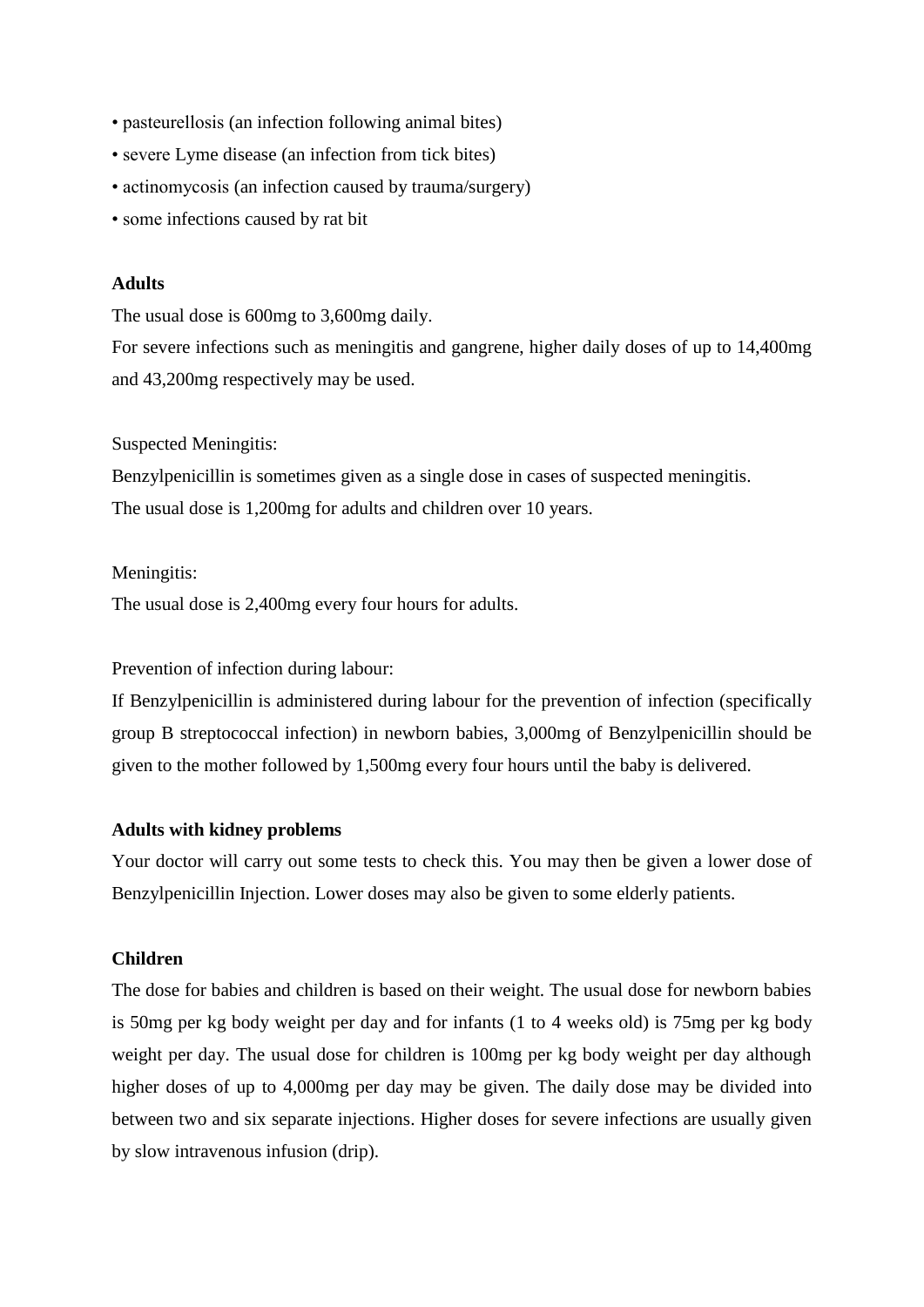Meningitis:

The usual dose is 180-300mg per kg per day (up to 12g per day) for children up to 12 years old, 150mg per kg per day for infants (1 to 4 weeks old) and 100mg per kg per day for newborn babies.

# **Premature babies and neonates**

Lower doses may also be given to these groups.

# **If you take more Benzylpenicillin Injection than you should**

Irritation of the brain and shaking fits (convulsion) have been seen in patients when very high doses of Benzylpenicillin Injection have been given by mistake, in particular to patients with poor kidney function.

# **4. POSSIBLE SIDE-EFFECTS**

Like all medicines, Benzylpenicillin Injection can cause side effects, although not everybody gets them.

Tell your doctor immediately if you get any of the following side effects:

- skin rash or itchy skin
- difficulty in breathing or tightness of the chest
- puffiness of the eyelids, face or lips
- swelling or redness of the tongue
- fever
- joint pains
- swollen lymph nodes.

The following side-effects have also been reported after either long-term use or with high doses of your medicine:

- reduction in blood cell count and anaemias which might make you feel tired or dizzy
- low levels of potassium in the blood
- high levels of sodium in the blood
- inflammation of the kidney

• skin irritation, fever, headache, sore throat, sore muscles and fast heartbeat particularly in patients being treated for syphilis (a sexually transmitted disease)

- diarrhoea, which may, rarely, have blood in it
- thrush or infections with other germs